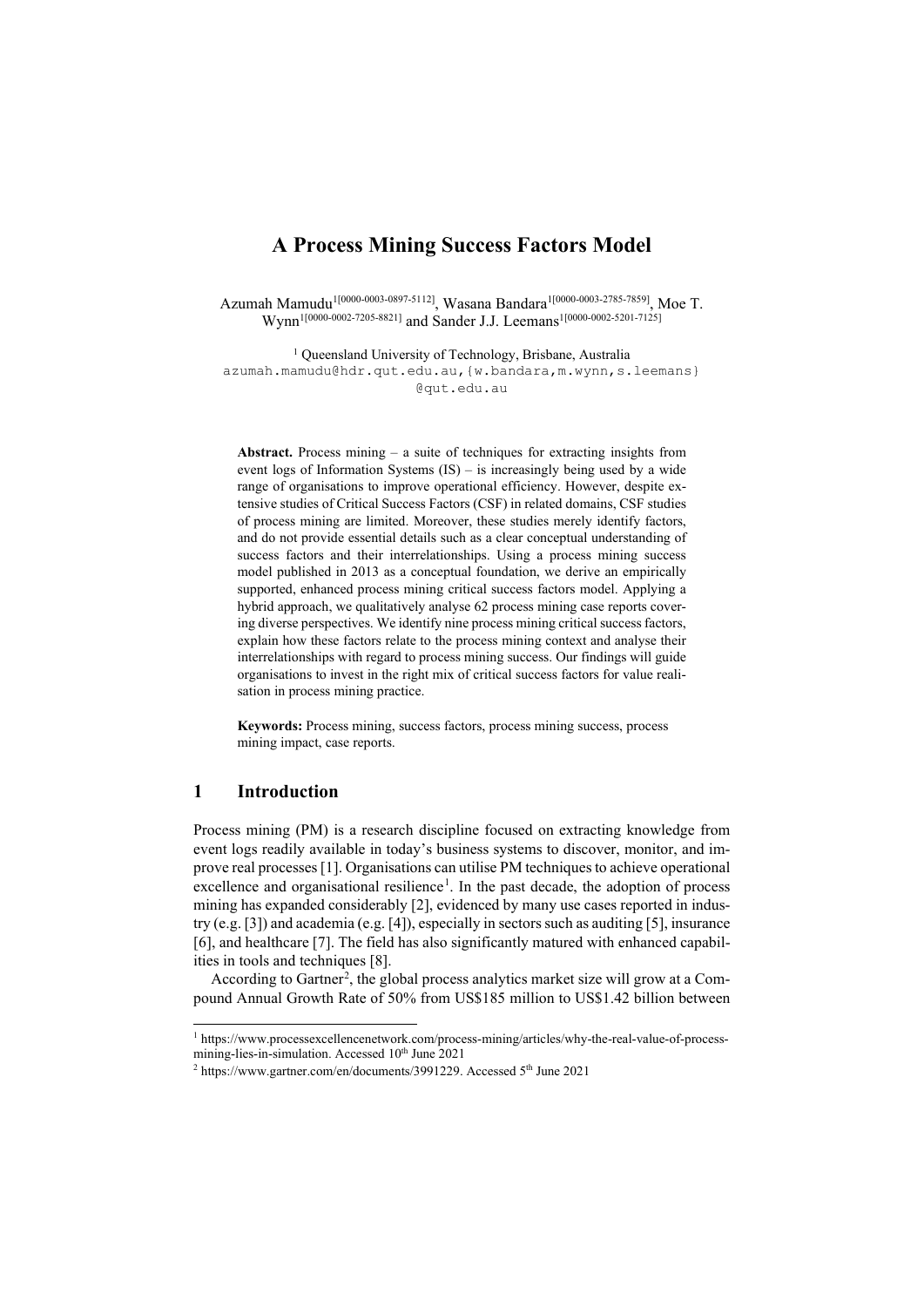2018 and 2023. Deloitte's<sup>3</sup> Global Process Mining Survey indicated that  $67\%$  of the respondents had started implementing process mining. 87% of non-adopters were considering pilot runs, 83% of "global scale users" intended to expand process mining use, and 84% believed that process mining delivered value to their organisation.

The ongoing growth in PM adoption necessitates further investigation of process mining success, particularly to uncover the complexity and diversity of factors that influence successful project implementation [9]. In this study, a PM initiative is considered a success if it is *effective* (fulfils its objectives) and *efficient* (the relevant activities are completed with the allocated resources such as time, effort and budget). Traditionally, PM research has given more attention to developing tools and techniques [10, 11], with minimal attention to the organisational aspects of PM. This has left areas such as process mining success largely unexplored. Academic discourse on the organisational benefits of process mining is emerging; for example, vom Brocke, Jans, Mendling and Reijers [11] call for research to identify considerations for the adoption, use, and effects of process mining.

One widely used approach in understanding what factors are necessary for success is the study of Critical Success Factors (CSF), originally introduced by Rockart [12]. While many CSF studies exist in related domains, there are very few in the process mining field. These process mining CSF studies identify success factors (e.g., [4]) but provide very little or no contextual interpretation of these factors, their interrelationships, or insights into their level of criticality for organisational success. It has been argued that mere identification of factors, variables and practices without a contextspecific understanding of the application of these factors or their interrelationships is ineffective for enabling project success [13]. A better understanding of how CSFs interrelate to directly or indirectly influence success and in what manner they vary in importance over time is argued as essential [14].

This study aims to provide a rich understanding of process mining CSFs in practice. We analysed 62 published case reports to identify and describe CSFs pertinent to the process mining context. To avoid the criticism often received by CSF studies, we sought to derive a PM CSF model that goes beyond a mere list of factors and provides evidence-based interrelationships between these success factors. Such a model provides deeper insights into the combined and integrated influence these CSFs have on attaining PM success.

The subsequent sections of our paper are structured as follows: Section 2 discusses the related work on critical success factors in process mining and related domains. Section 3 summarises our study methodology. Section 4 provides the re-specified process mining success factors and contextual explanations. Section 5 presents an enhanced PM success factors model and discusses identified interrelationships, and Section 6 concludes the paper. The URL and details of Supplementary Material (an overview of the case reports (A), example quotes from case reports (B) and supporting case evidence for interrelationships (C)) are provided in the Appendix.

<span id="page-1-0"></span><sup>3</sup> \_https://www2.deloitte.com/de/de/pages/finance/articles/global-process-mining-survey-2021.html. Accessed 15th June 2021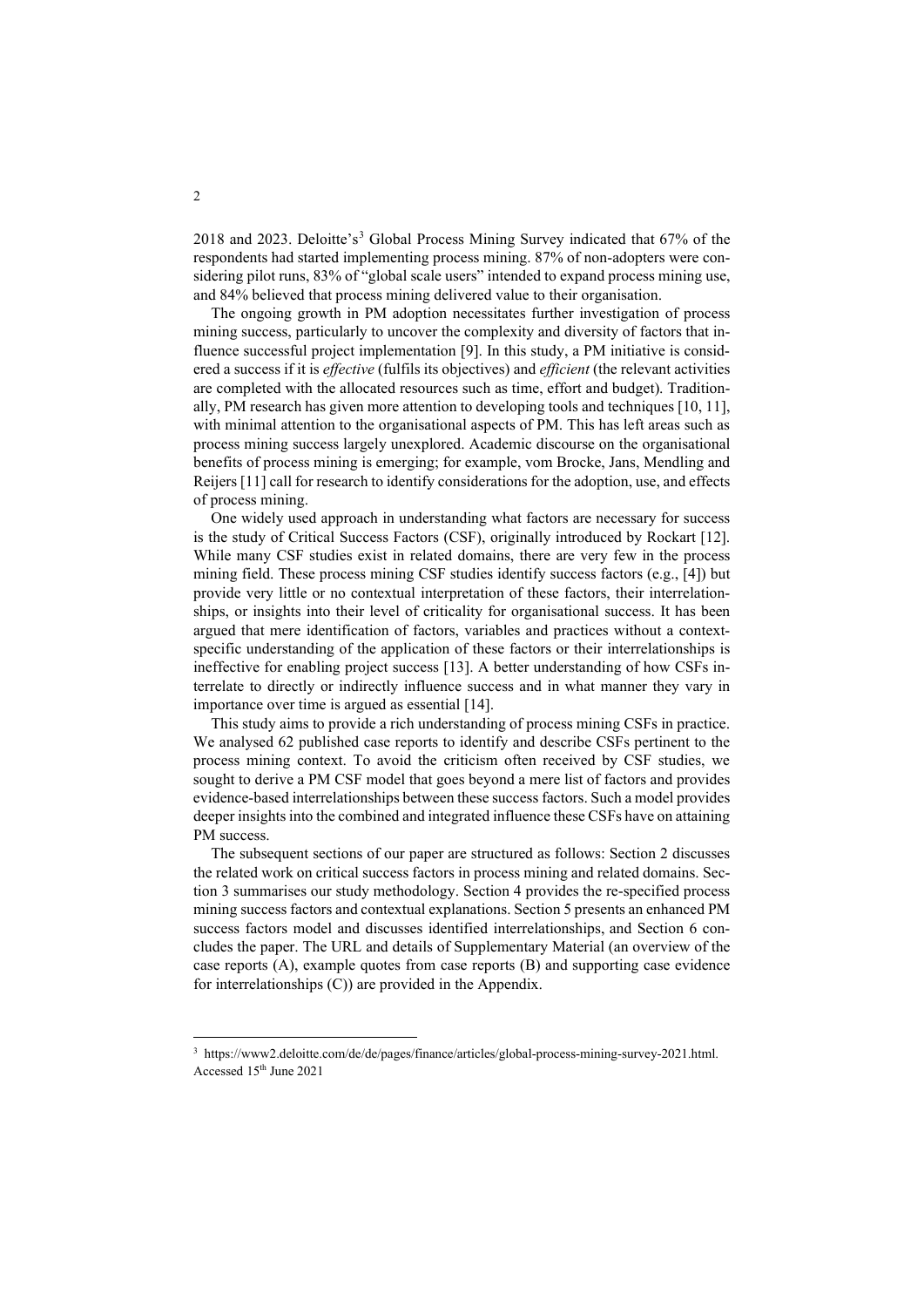# **2 Related Work**

CSF studies initially gained significant attention after Rockart [12] highlighted their relevance in influencing the information needs of top executives [15]. CSFs are defined as "the limited number of areas in which results, if they are satisfactory, will ensure successful competitive performance for the organisation" [12]. Since then, this concept has been adopted in diverse project-related contexts.

Despite the proliferation of CSF studies, they have been criticised [14] for providing mere lists of factors and lacking a deeper contextual understanding of how these factors may vary in importance over time [13]. Without a contextual understanding, a mere list of factors is ineffective in predicting success or designing interventions that enable success [13]. Fortune and White [14] also argue that CSF studies often do not account for factor interrelationships, although these are "at least as important as the individual factors" [14]. Thus, there is a clear push for CSFs to go beyond lists of factors and provide deeper insights.

CSF studies have been conducted in related domains such as BPM and data mining (e.g., [16] and [17]). Alibabaei, Bandara and Aghdasi [16] propose a holistic BPM success factors framework with nine CSF and related sub-constructs and how they achieve success. The Big Data Analytics (BDA) framework by Grover, Chiang, Liang and Zhang [18] provides a detailed analysis of moderating factors, capabilities, and value realisation potentials for transforming BDA investments into value. Most CSF studies in BPM and data mining hardly explore CSF interrelationships, though this is a commonly criticised aspect of CSF studies [13]. While insights from related domains are valuable, context specificity is essential for a CSF study to be beneficial [13], which points our attention to PM CSF studies.

In the process mining domain, there is recent work highlighting the need to carefully examine the value proposition of process mining (e.g. [11]). However, to the best of our knowledge, very few research studies (e.g., [4] and [19]) explore process mining CSF. The business process mining success model by Mans, Reijers, Berends, Bandara and Prince [19] is the first study on process mining success factors. Published in 2013, it identifies three success measures (model quality, process impact and project efficiency) and six success factors (project management, management support, structured process mining approach, data and event log quality, resource availability and process miner expertise), empirically supported via four case studies. However, the Mans, Reijers, Berends, Bandara and Prince [19] model does not explore CSF interrelationships or their criticality. Syed, Leemans, Eden and Buijs [4] identify four enabling factors for process mining success at the early stages of PM adoption within an organisation: actionable insights, confidence in process mining, perceived benefits, and training and development. However, this study is based on a single case organisation and is specifically focused on the PM adoption stage, thus questioning its generalisability and broader applicability.

The Deloitte Global IT and business executives survey identified 19 PM success factors. The five key factors reported were the need for a cross-departmental alignment between IT and business, good data quality and transformation, clear targets and the value hypothesis, the availability of dedicated resources towards process mining, and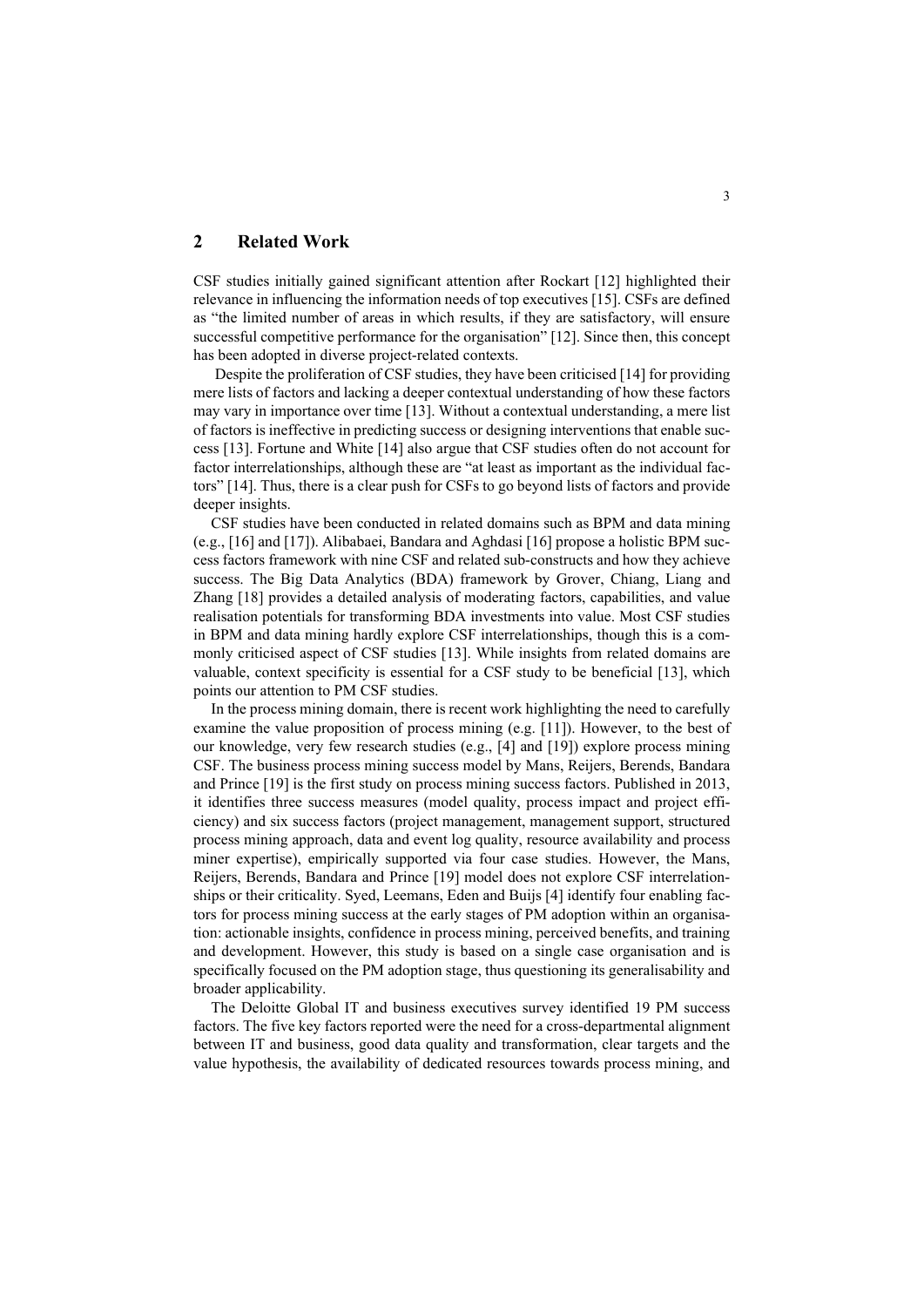the need for leadership commitment. However, as the respondents were all IT and business executives, the results only explain CSF from a high-level *organisational* perspective with little insight into specific process mining *project* contexts.

In summary, existing CSF literature in process mining, at best, provides a list of factors. While some try to contextualise, they focus on a single case study organisation at the PM adoption stage; others explain these factors only from a high-level perspective. Potential interrelationships or the level of criticality of the factors are never explored. We aim to address this gap with our re-specified PM CSF model.

# **3 Study Method**

Our study applies a hybrid approach to thematic analysis (i.e. using both inductive and deductive coding) of publicly available process mining case reports, conducted across three phases as outlined below:

**Phase 1** focused on deriving a preliminary conceptual base. Given that the Mans, Reijers, Berends, Bandara and Prince [19] model is the most widely known model for process mining, we adopted its CSFs as our a-priori base, as summarised in Table 1.

| Construct                 | <b>Definition</b>                                                                                                                                                                                           |
|---------------------------|-------------------------------------------------------------------------------------------------------------------------------------------------------------------------------------------------------------|
| Management Support        | The involvement and participation of senior management, and their<br>ongoing commitment and willingness to devote necessary resources<br>and time of senior managers to oversee the process mining efforts. |
| Project Management        | The management of activities and resources throughout all phases of<br>the process mining project to obtain the defined project outcomes.                                                                   |
| Resource Availability     | The degree of information available from the project stakeholders<br>during the entire process mining analysis.                                                                                             |
| Process Miner Exper-      | The experiences of the person conducting the mining, in terms of                                                                                                                                            |
| tise                      | event log construction, doing process mining analysis and<br>knowledge of the business processes being mined.                                                                                               |
| <b>Structured Process</b> | The extent to which a process miner uses a structured approach dur-                                                                                                                                         |
| Mining Approach           | ing the entire process mining analysis.                                                                                                                                                                     |
| Data and Event Log        | The characteristics of the raw data and subsequently constructed                                                                                                                                            |
| Ouality                   | event logs.                                                                                                                                                                                                 |

**Table 1:** PM success factors from Mans, Reijers, Berends, Bandara and Prince [19]

**Phase 2** tackled re-specifying the model using case reports as the empirical base. We performed a hybrid (inductive and deductive) qualitative analysis of 62 process mining case reports written from the user, tool vendor and practitioner perspectives outlining the success stories, tangible benefits and lessons learnt from over 50 organisations. Since process mining cases focus on applying PM tools within a given context, they are noted for providing detailed insights into PM use and outcomes [20]. Qualitatively analysing the insights from these cases provides a detailed understanding of PM success factors from a multi-case perspective. Case reports were sourced from "Process Mining in Action" by Reinkemeyer [3], Task Force for Process Mining (TF-PM) online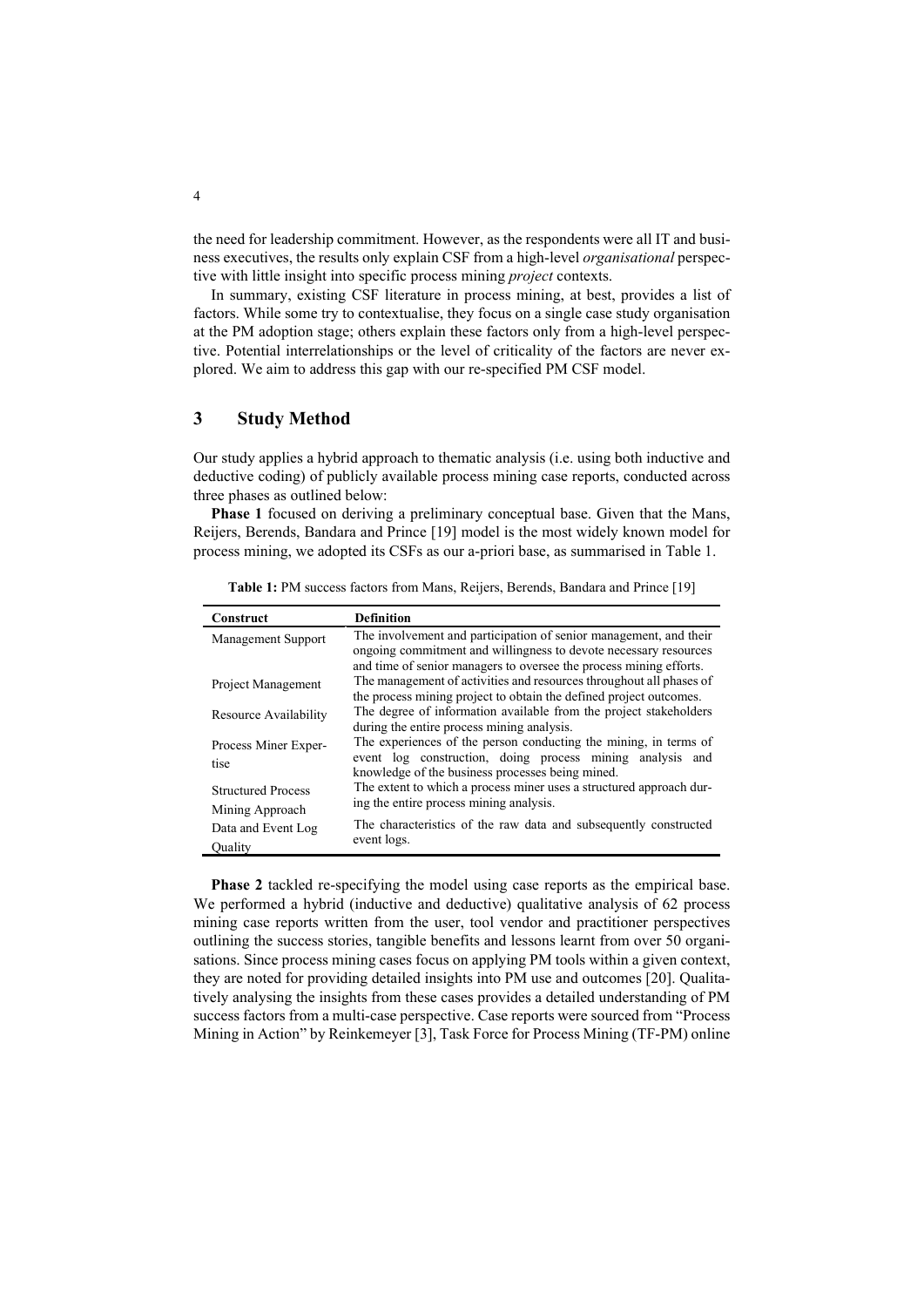case repository[4](#page-4-0) and Business Process Management Cases Vol. 1 and 2 [21, 22]. To the best of our knowledge, these sources constituted the most recent collection as of 5<sup>th</sup> June 2021. While we do not claim this collection to be the only existing source of PM case reports, we do believe them to be representative. An overview of these 62 case reports is provided in Part A of the Supplementary Material (URL in Appendix).

Coding and analysis occurred in multiple rounds. First (Round 1), using an opencoding approach [23], we inductively extracted all direct and indirect content pertaining to elements that contributed to the project's success by analysing each case report text line-by-line. 453 first-level codes were extracted. These were further analysed in a second coding round (Round 2), moving between deductive and inductive (a hybrid approach) coding [24]. The a-priori model from Phase 1 was used as the initial coding classification scheme where relevant open-codes from Round 1 were re-coded under the a-priori CSFs. Those open-codes that did not fit within the a-priori model were inductively grouped to form new themes. The results from here were exposed to another detailed analysis (Round 3). The resulting (sub-) themes from above were critically analysed and refined to obtain conceptual clarity and parsimony of the identified CSFs. This resulted in our final set of CSFs containing nine themes and 23 related sub-themes, outlined in Table 2 and further explained in Section 4.

A coding rulebook was developed to ensure a formalised approach was followed during code extraction [25]. NVivo was used as a qualitative analysis tool to support the coding process. Coder corroborations played a critical role across all rounds of coding. They were essential in forming a unified understanding of identified low-level code groupings, (sub-) themes and descriptions. They also ensured that a credible and highquality coding process was followed. After the inductive extraction of low-level codes by a primary coder in Round 1, open-codes were discussed and critically reviewed with three secondary coders for alignment to the area of interest (i.e. PM CSFs). The second round of review was conducted after the (sub-) theme extraction phase. Here, coder corroboration aimed to derive consensus on the mapping of lower-level themes to resulting higher-level themes. The third round of corroboration reviewed the forming CSF model as a whole. This focused on ensuring conceptual clarity and parsimony of the nine themes, 23 related sub-themes and their descriptions.

**Phase 3** focused on enhancing the re-specified set of PM CSFs. To avoid the critique that CSF studies often provide mere lists of factors without a deeper contextual understanding of how these factors vary in importance over time [13], we identified evidencebased interrelationships between the CSFs and investigated the criticality of these factors, as discussed in Section 5.

We identified potential CSF interrelationships in two ways: (a) by noting and separately capturing any identified interrelationships from the case reports during Round 1 coding as 'Relationship nodes'<sup>[5](#page-4-1)</sup> in NVivo and (b) complementing this method with

<span id="page-4-0"></span><sup>&</sup>lt;sup>4</sup> Retrieved from: [https://www.tf-pm.org/resources/casestudy.](https://www.tf-pm.org/resources/casestudy) Date: 5<sup>th</sup> June 2021.

<span id="page-4-1"></span><sup>5</sup> Relationship nodes are special types of nodes that define the connection between two project items.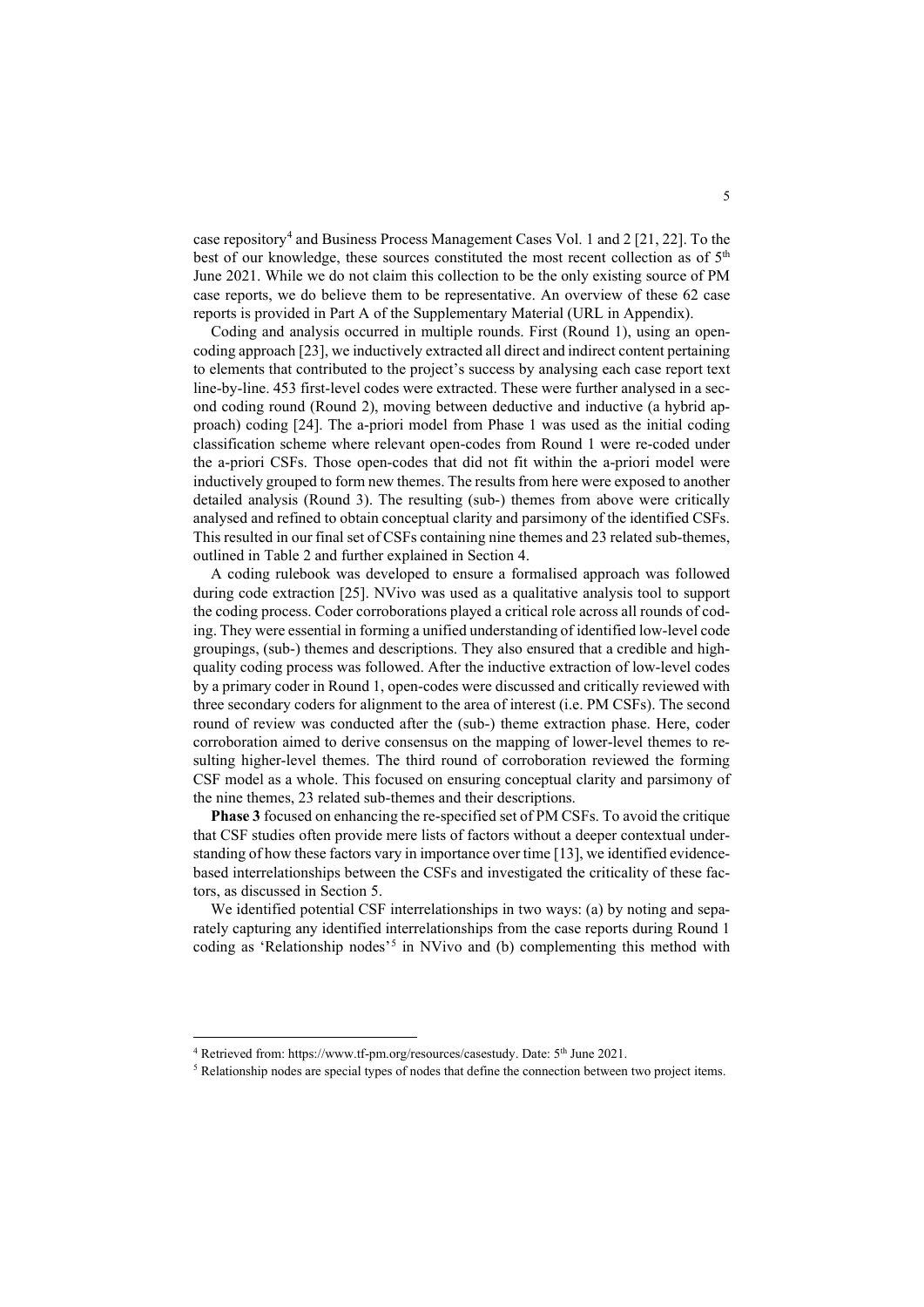NVivo's matrix intersection<sup>[6](#page-5-0)</sup> and "near" search queries. Explanations for identified re-lationships were captured in Memos<sup>[7](#page-5-1)</sup> during the coding process.

Using the case narrative of the identified CSFs, *direct, indirect* and *bilateral* relationships were extracted (see Figure 1 in Section 5.1). The identified interrelationships were further contextualised for PM, applying evidence from the case reports (see Part C of Supplementary Material). A final coder corroboration critically reviewed the evidence supporting each relationship to confirm (a) the existence of each relationship and (b) the nature of the relationship.

### **4 Re-specified Process Mining Success Factors**

While qualitative coding began with the Mans, Reijers, Berends, Bandara and Prince [19] model as a base, our analysis resulted in an extended set of CSF and a re-specified process mining success factors model (see Figure 1). Key differences between our model and prior work (specifically [19]) are outlined in Section 5.

Overall, nine meta-themes (each pertaining to a CSF), with their respective subthemes, were extracted from our analysis of the 62 reports. These are summarised in Table 2, with a brief description and supporting case-based evidence (i.e., the number of coding references, from how many reports). Example quotes from the case reports are presented in Part B of the Supplementary Material. A detailed explanation of each success factor based on the process mining context, is provided next.

| <b>Success Factor</b>                            | <b>Description</b>                                                                                                                                                  | Case evidence<br>summary  |
|--------------------------------------------------|---------------------------------------------------------------------------------------------------------------------------------------------------------------------|---------------------------|
| a. Stakeholder Support<br>and Involvement        | Organisational stakeholders' support or involvement<br>in process mining initiatives.                                                                               | 61 codes from<br>29 cases |
| a.1. Management sup-<br>port                     | Top-Level Management/Senior Executives support.                                                                                                                     | 14 codes from<br>8 cases  |
| a.2. External stakeholder<br>support             | Engagement with external collaborators or industry<br>partners (such as suppliers) who influence an organi-<br>sation's business process and how they are executed. | 5 codes from 5<br>cases   |
| a.3. Subject matter ex-<br>perts (SMEs)          | SMEs of a particular business domain who contribute<br>to process mining efforts.                                                                                   | 26 codes from<br>17 cases |
| a.4. User groups                                 | The contribution of ultimate users (such as first-line<br>personnel) to process mining outcomes.                                                                    | 6 codes from 5<br>cases   |
| <b>b. Information Availa-</b><br>bility          | The availability of historical event data and support-<br>ing documentation for a process mining initiative.                                                        | 26 codes from<br>18 cases |
| b.1. Event data availabil-<br>ity                | The extent to which historical event data is available<br>for process mining analysis.                                                                              | 12 codes from<br>9 cases  |
| b.2. Availability of con-<br>textual information | Access to contextual information such as process<br>models, business rules, policy documents, legal and<br>regulatory requirements that can aid process mining.     | 14 codes from<br>11 cases |

**Table 2:** Re-specified success factors for process mining

<span id="page-5-0"></span><sup>6</sup> Matrix intersection is a 2-dimensional table that displays coded content from rows and columns.

<span id="page-5-1"></span><sup>7</sup> Memos allow researchers to capture thoughts and reflections during coding to justify coding choices.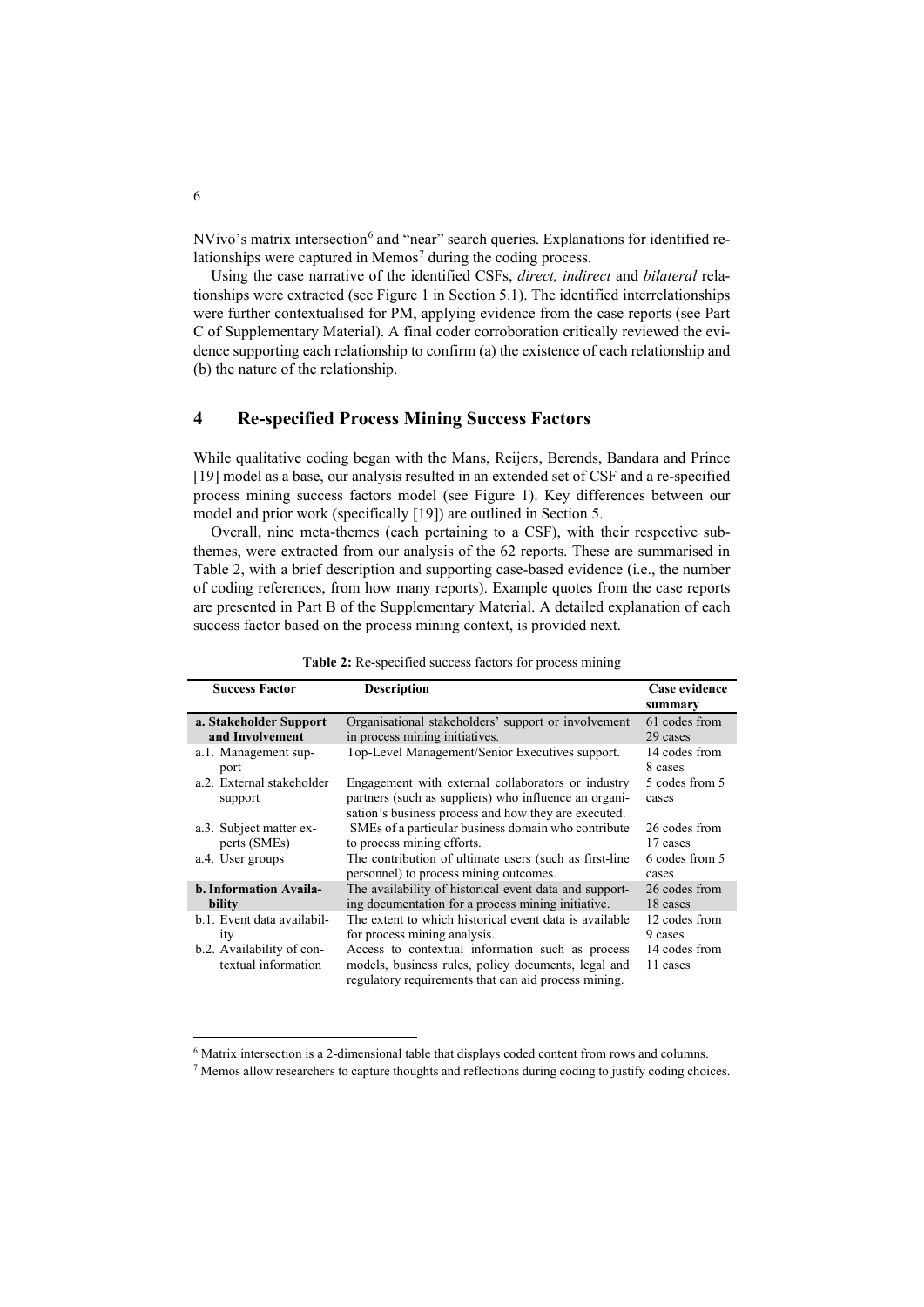| c. Technical Expertise                                                                                                                      | The various forms of technical skills and experience<br>required to execute process mining projects. Four<br>types of technical expertise were identified:                                                                                                                                                                                                                                                                                                                                                                                                                                                                                                                                                                                                                                                 | 42 codes from<br>19 cases                                                                                  |
|---------------------------------------------------------------------------------------------------------------------------------------------|------------------------------------------------------------------------------------------------------------------------------------------------------------------------------------------------------------------------------------------------------------------------------------------------------------------------------------------------------------------------------------------------------------------------------------------------------------------------------------------------------------------------------------------------------------------------------------------------------------------------------------------------------------------------------------------------------------------------------------------------------------------------------------------------------------|------------------------------------------------------------------------------------------------------------|
| c.1. Process mining ex-<br>pertise<br>c.2. Data extraction ex-<br>pertise<br>c.3. Process analyst ex-<br>pertise<br>c.4. Team configuration | The required know-how needed to execute process<br>mining initiatives and interpret outcomes.<br>The required data analytics expertise for the extraction<br>and integration of event data for process mining.<br>The required expertise for designing, streamlining,<br>and re-engineering business processes.<br>The composition of teams and expert groups involved<br>in process mining projects. Two main configurations<br>namely:<br><b>Established units:</b> An internal team dedicated to ex-<br>ecuting process mining initiatives. E.g., a Centre of<br>Excellence (CoE) (21 codes from 11 cases).<br>Ad-hoc units: A group of experts assembled from dif-<br>ferent departments within the organisation to execute<br>process mining projects as and when required (8 codes<br>from 5 cases). | 6 codes from 5<br>cases<br>5 codes from 4<br>cases<br>2 codes from 2<br>cases<br>29 codes from<br>14 cases |
| d. Structured Process<br><b>Mining Approach</b>                                                                                             | The extent to which an organisation follows a struc-<br>tured approach or technique to execute process mining<br>initiatives.                                                                                                                                                                                                                                                                                                                                                                                                                                                                                                                                                                                                                                                                              | 135 codes from<br>49 cases                                                                                 |
| d.1. Planning                                                                                                                               | Identifying questions or project goal(s), selecting<br>business processes to be mined and composing the<br>project team to execute process mining initiatives.                                                                                                                                                                                                                                                                                                                                                                                                                                                                                                                                                                                                                                             | 32 codes from<br>21 cases                                                                                  |
| d.2. Extraction                                                                                                                             | Determining the data extraction scope, extracting<br>event data, and transferring process knowledge be-<br>tween business experts and process analysts.                                                                                                                                                                                                                                                                                                                                                                                                                                                                                                                                                                                                                                                    | 47 codes from<br>28 cases                                                                                  |
| d.3. Data processing                                                                                                                        | Using process mining tools to create views, aggregate<br>events, enrich or filter logs to generate the required<br>insights from event logs.                                                                                                                                                                                                                                                                                                                                                                                                                                                                                                                                                                                                                                                               | 21 codes from<br>15 cases                                                                                  |
| d.4. Mining and Analy-<br>sis<br>d.5. Evaluation                                                                                            | Applying process mining techniques to answer ques-<br>tions and gain insights.<br>Relating analysis results to improvement ideas to                                                                                                                                                                                                                                                                                                                                                                                                                                                                                                                                                                                                                                                                        | 23 codes from<br>18 cases<br>6 codes from 6                                                                |
| d.6. Process improve-                                                                                                                       | achieve project goals.<br>Using gained insights to modify the actual process ex-                                                                                                                                                                                                                                                                                                                                                                                                                                                                                                                                                                                                                                                                                                                           | cases<br>6 codes from 5                                                                                    |
| ment and support                                                                                                                            | ecution.                                                                                                                                                                                                                                                                                                                                                                                                                                                                                                                                                                                                                                                                                                                                                                                                   | cases                                                                                                      |
| e. Data and Event Log<br>Quality                                                                                                            | Provisions made for the extraction, preparation, anal-<br>ysis, and data quality considerations of event data for<br>process mining initiatives.                                                                                                                                                                                                                                                                                                                                                                                                                                                                                                                                                                                                                                                           | 84 codes from<br>45 cases                                                                                  |
| e.1. Data pre-processing                                                                                                                    | Provisions for the extraction and preparation of event<br>data from single or multiple sources for process min-<br>ing based on lessons learnt.                                                                                                                                                                                                                                                                                                                                                                                                                                                                                                                                                                                                                                                            | 61 codes from<br>40 cases                                                                                  |
| e.2. Event log quality                                                                                                                      | The data quality considerations and minimum require-                                                                                                                                                                                                                                                                                                                                                                                                                                                                                                                                                                                                                                                                                                                                                       | 23 codes from                                                                                              |
| considerations<br>f. Tool Capabilities                                                                                                      | ments to be met by event logs for process mining.<br>The functionalities and features of process mining                                                                                                                                                                                                                                                                                                                                                                                                                                                                                                                                                                                                                                                                                                    | 17 cases<br>67 codes from                                                                                  |
|                                                                                                                                             | tools that organisations can use for process mining.                                                                                                                                                                                                                                                                                                                                                                                                                                                                                                                                                                                                                                                                                                                                                       | 35 cases                                                                                                   |
| f.1. Process discovery                                                                                                                      | Automated process model discovery and process vis-<br>ualisation from event data.                                                                                                                                                                                                                                                                                                                                                                                                                                                                                                                                                                                                                                                                                                                          | 27 codes from<br>20 cases                                                                                  |
| f.2. Process Benchmark-<br>ing                                                                                                              | Using event data for comparison of process behav-<br>iours and process performance.                                                                                                                                                                                                                                                                                                                                                                                                                                                                                                                                                                                                                                                                                                                        | 6 codes from 6<br>cases                                                                                    |
| f.3. Conformance<br>checking / Compli-<br>ance                                                                                              | Detection of deviations from process norms using<br>event data.                                                                                                                                                                                                                                                                                                                                                                                                                                                                                                                                                                                                                                                                                                                                            | 16 codes from<br>15 cases                                                                                  |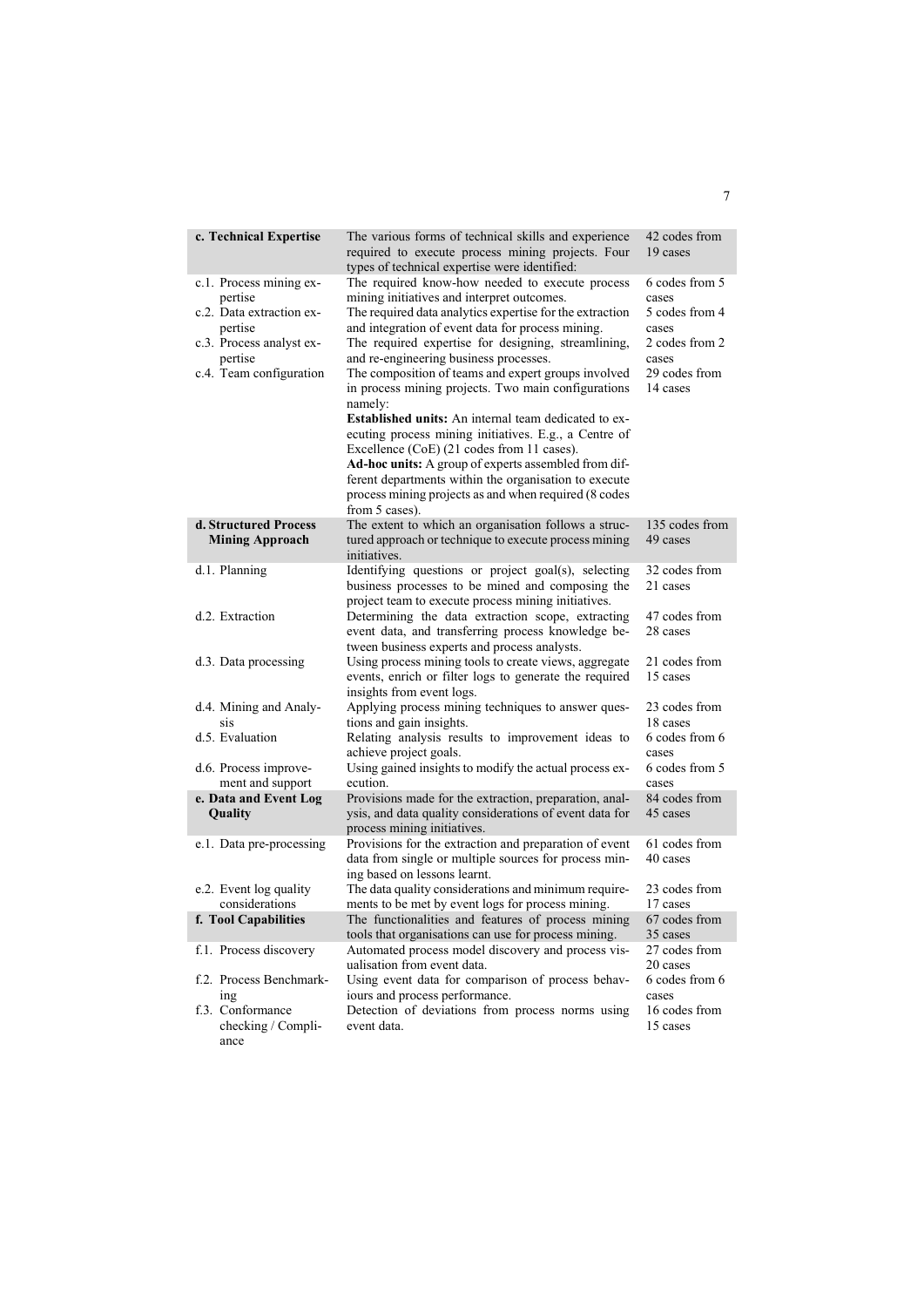| f.4. Integration capabili-<br>ties<br>f.5. Analytical Scalabil-<br>ity | Integration of process mining capabilities with other<br>data analytics capabilities<br>The tool's ability to analyse data for insights into sin-<br>gle, multiple and e2e processes. | 7 codes from 5<br>cases<br>11 codes from<br>10 cases |
|------------------------------------------------------------------------|---------------------------------------------------------------------------------------------------------------------------------------------------------------------------------------|------------------------------------------------------|
| g. Change Management                                                   | The series of activities that ensure that the needed<br>change emanating from process mining results is im-<br>plemented in the organisation.                                         | 11 codes from<br>7 cases                             |
| h. Project Management                                                  | The management of activities and resources, such as<br>time and cost throughout all phases of the process<br>mining project to obtain the defined project outcomes.                   | 9 codes from 8<br>cases                              |
| <i>i.</i> Training                                                     | The education and sensitisation of stakeholders on the<br>appropriate execution of process mining initiatives for<br>the intended results.                                            | 18 codes from<br>12 cases                            |

#### **a. Stakeholder Support and Involvement**

Deep involvement of key stakeholders early on and throughout a process mining project was an important success factor. Such involvement ensured awareness of stakeholder roles and responsibilities in a process mining initiative. It was also instrumental for "coordinative effort and diverse interaction with respective participants" (Case 8) and addressing challenges encountered during process mining. Four stakeholder groups' involvement were identified. First, **management support –** for some organisations, a top-management driven approach to process mining and the right level of management attention proved strategic in systematising processes within the organisation. Also, establishing roles such as Chief Process Officer could focus more on achieving process excellence goals (e.g., Case 9). Close collaboration with **external stakeholders** such as suppliers and other industry partners could facilitate the transfer of process knowledge from one organisation to the other and influence the ability to execute an e2e process mining approach. Contributions from **subject matter experts (SMEs)** such as process owners, process stakeholders, and managers were instrumental for process mining success. Their expertise provides crucial insights (such as business knowledge, deep contextual understanding of the process being mined, and communicating process changes and guidelines) to other stakeholders, which influences the value of process mining outcomes. Furthermore, **user groups** were instrumental as they provided feedback for verifying process mining results and suggesting process improvements. Firstline users were also helpful to "uncover additional factors that influence the process, which are often not visible in the data" (Case 13) and identify the exact trouble spots within a process.

#### **b. Information Availability**

The availability of information resources such as event data from business systems, detailed workflows, benchmarking and KPI information, and privacy regulations were considered essential. **Event data availability** for process mining was seen to be of utmost importance. While some organisations had teams to ensure that data was "properly prepared and available in the right place at the right time" (Case 25), the availability of such data in other organisations was a hurdle to overcome because there were "constraints in obtaining "accurate" data since this capability was limited to specialised

8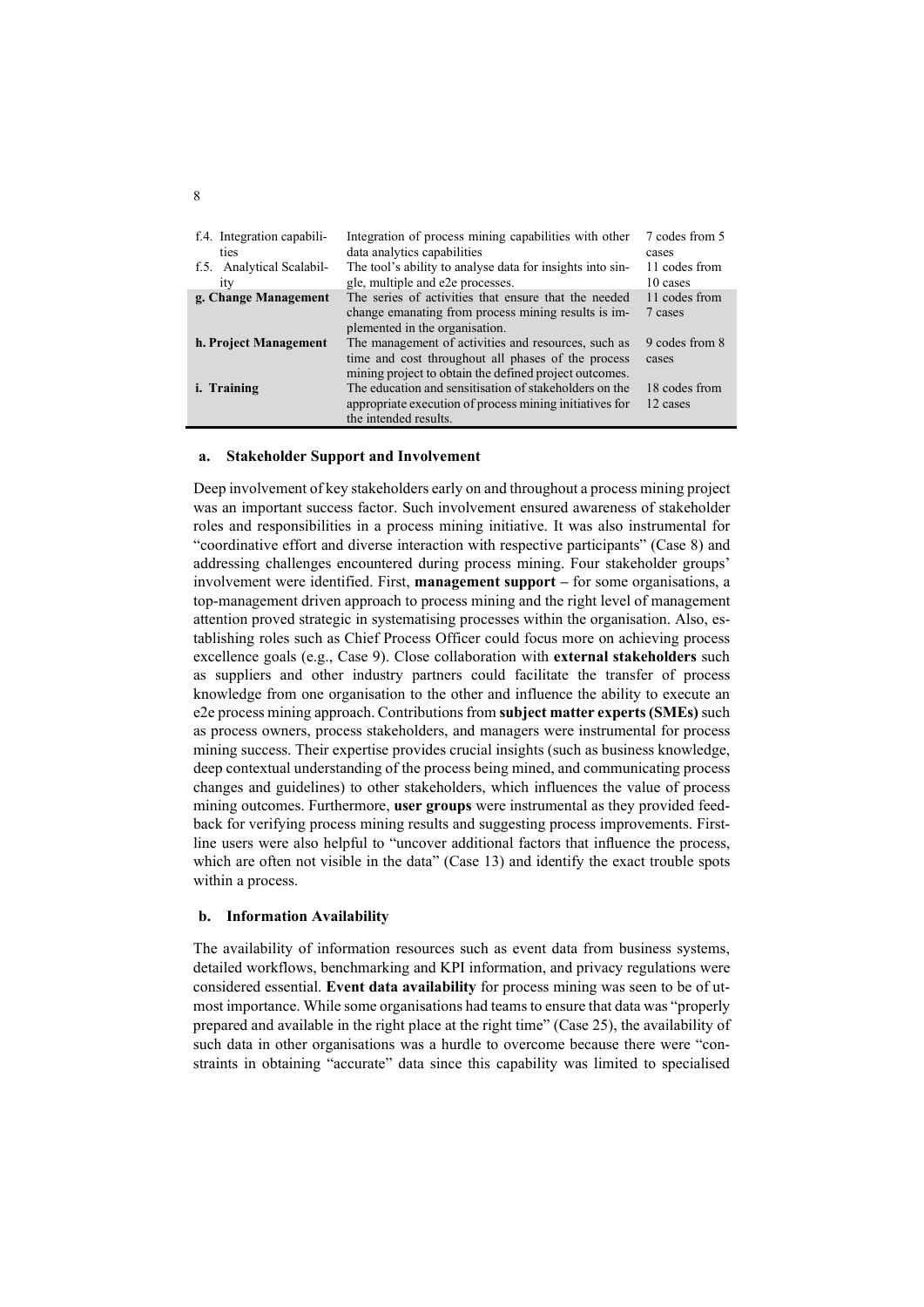analytics teams" (Case 2). The **availability of contextual information** such as process models documentation, benchmarking information, and other regulatory and compliance requirements enables a clear understanding of the process and ensures that process mining is appropriately done, understanding contextual factors (e.g., Case 11).

### **c. Technical Expertise**

Technical expertise was crucial for executing process mining projects effectively. Whether such expertise was provided in-house (e.g., CoE) or externally (e.g., consultants), these experts were solely responsible for extracting, preparing, analysing, and interpreting analysis results to provide process insights to relevant stakeholders. Four categories of technical expertise were identified. First, **process mining expertise –**the competence of applying process mining tools was an important skillset. Such expertise was essential for applying analytics techniques to extract data insights. When such skills were lacking, some organisations were forced to limit the use of process mining to specific areas (e.g., Case 11). For **data extraction expertise,** initial data engineering expertise facilitated a successful process mining implementation. To maintain daily use of process mining, some organisations sought to "build data engineering and data science expertise from the early beginning during the implementation. This helped us learn during the project phase and to implement new use cases in short time frames without external support later." (Case 12). Also, data scientists knowledgeable in the data source structure and capable of setting up the required project schema for event data extraction enhanced the quality of process mining insights. **Process analyst expertise -** extensive knowledge in traditional process modelling techniques was critical, as it provided the competence to build new process models in-house (e.g., Case 12). Organisations usually relied on a team-based approach when combining expertise for process mining. A sound **team configuration** was crucial and came in two forms: (i) *Established units* **–** multidisciplinary teams of experts such as business process managers, process analysts and data experts dedicated to undertaking process mining projects. They enable process owners to refine their operations to minimise process variations and implement future process changes. These teams were referred to as; the Centre of Excellence (CoE), Process Excellence Centre (PEC), Process Mining Insights (PMI), Business Process Leadership (BPL) or Process Mining Consulting (PMC) team (e.g., Cases 2, 5 and 12). (ii) *Ad-hoc units* are a temporary group of experts assembled from other departments who possess the needed knowledge and expertise to execute process mining initiatives (e.g., Case 31).

#### **d. Structured Process Mining Approach**

As the case reports captured diverse approaches to executing PM initiatives, we adopted the PM2 framework [26] as a unifying and guiding framework to further analyse metathemes under (**d):** Structured Process Mining Approach.

Most organisations followed some approach or plan for executing process mining projects. A PM project usually begins with **planning** i.e., specifying a goal or an objective, extracting and analysing event data, interpreting insights, and implementing process improvements. Most process mining projects within organisations are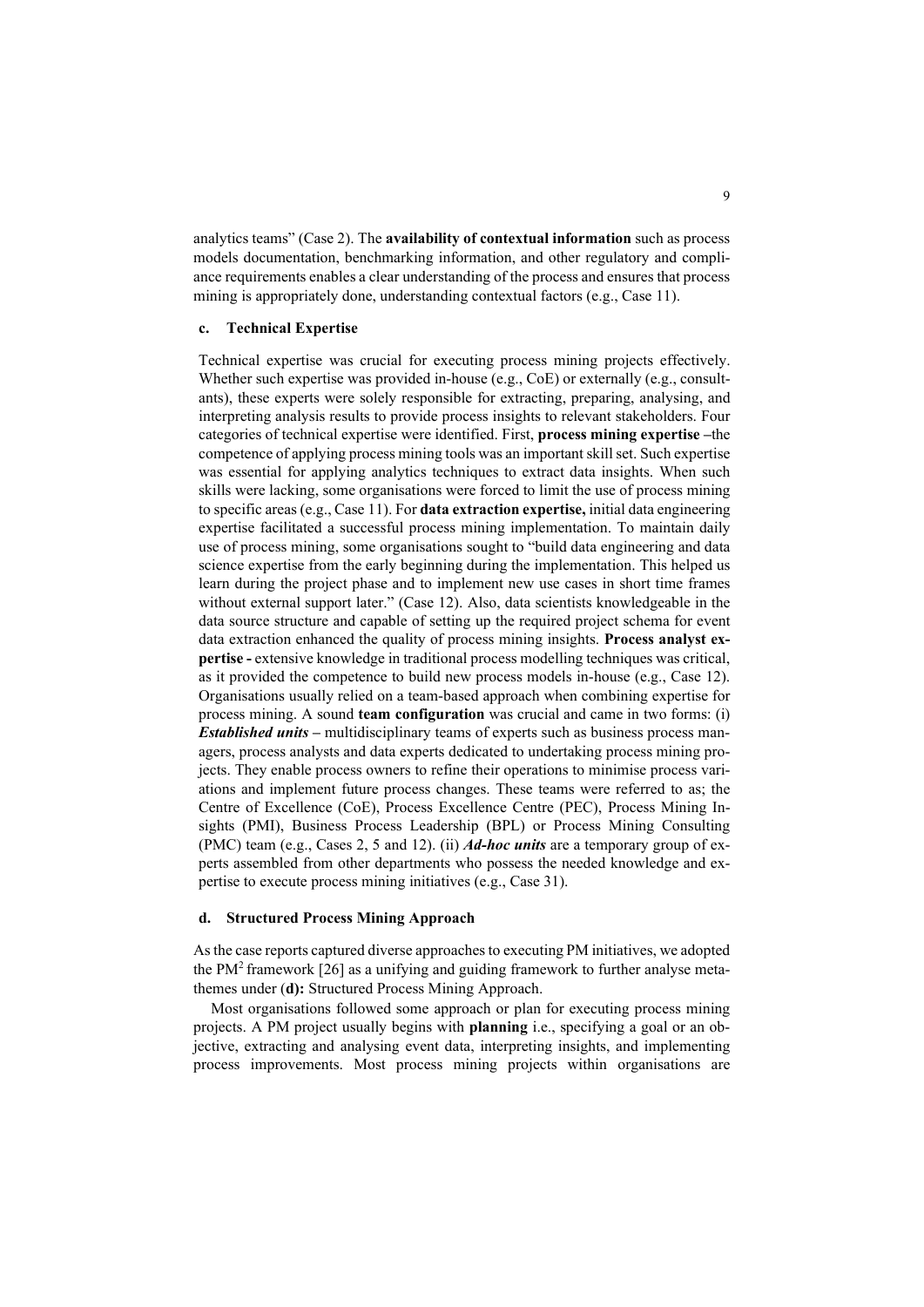motivated either by a process-related goal, problem or an opportunity that needs attention. Planning also involves considerations about executing process mining projects in tandem with organisational objectives (e.g., Cases 7 and 12). A total of 30 cases reported having engaged in some form of planning. **Extraction** involved taking specific actions with regards to identifying data sources and the mode of extraction. 28 cases reported having engaged in some form of data extraction. Steps taken regarding **data processing** indicated that the nature of the process to be mined influenced the form of logs generated for process mining. 15 cases reported activities related to data processing. **Mining and analysis** usually began with the automated discovery of as-is process models to exploring bottlenecks and process inefficiencies. 56 cases reported having engaged in some form of mining and analysis. **Evaluation** focused on comparing analysis results to improvement ideas to achieve project goals. Six cases reported some form of evaluation. **Process improvement and support** were the actions taken to adjust business processes based on newly gained insights. 26 cases reported some form of process improvement and support such as modifying existing KPIs and changing how processes are optimised (e.g., Case 12).

#### **e. Data and Event Log Quality**

Organisations acknowledged the significance of data and event log quality as pre-requisites for PM success. Deliberate steps were taken to ensure that event data was of reliable quality. During **data pre-processing,** organisations where data was "structured in a way that closely resembled an event log" minimised "the effort needed to consolidate data" (Case 5). Others with complex data models needed to rely heavily on crossteam collaborations and different technologies to successfully extract event logs for process mining (e.g., Case 5). Organisations also learnt the relationship between data accessibility and valuable insights. Limited data access impaired understanding of the complete flow of activities. For **event log quality considerations**, organisations confirmed high-quality event logs a pre-requisite for obtaining valuable insights into processes. However, there were significant data quality challenges in "pre-processing the data from multiple systems to create high-quality logs" (Case 57). Quality assessment revealed data quality issues such as missing, irrelevant, and misplaced events, granularity and correlation issues, events representing case attributes and diverse activities with the same timestamp (e.g., Cases 3, 15 and 58).

#### **f. Tool Capabilities**

Organisations identified key features and capabilities of process mining tools essential for executing process mining projects. Users were keen about the extent to which **integration capabilities** of process mining tools could support existing IT landscapes and other technology such as AI or machine learning techniques (e.g., Case 8). The ability to provide automated **process discovery** and visualisation or process models was a popular feature (in 20 cases), **process benchmarking** (in six cases) and **conformance checking** (in 15 cases) were also highlighted as key capabilities for process mining success. Case 12 also confirmed that "having a realistic view and expectation management of what the tool is capable of" was essential. With **analytical scalability**,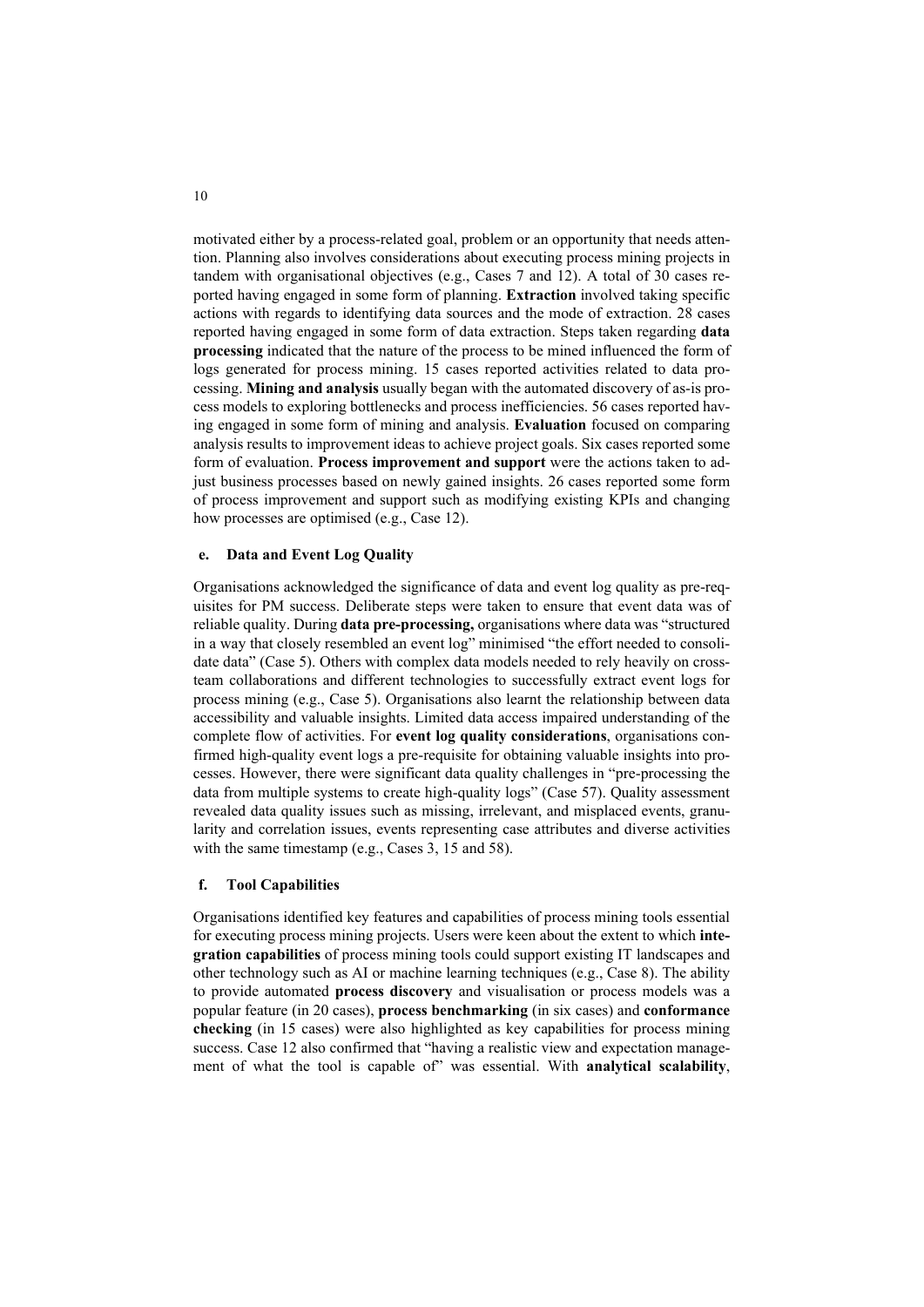organisations were able to analyse a single process or e2e process at various levels of detail and even at high data frequencies (e.g., Case 35).

### **g. Change Management**

Having a well-defined and highly efficient change management approach was critical to accommodate the high rate of continuous change that process mining brings. A change management system was essential for dealing with change across multiple departments, especially in e2e processes (e.g., Case 9). Some organisations (e.g., Case 26) confirmed that the presence of a dedicated individual or team of experts (e.g., a CoE) to lead change management initiatives proved beneficial as they had extensive know-how about digital solutions and organisational processes and could convince end users of the value of process mining.

### **h. Project Management**

Organisations considered the scope, time, and infrastructure resources to support process mining. Organisations that properly managed the implementation of required infrastructural support for PM within reasonable timelines found it essential for its success (e.g., Cases 2, 7 and 10). As the process mining scope widened to an enterprise or global scale, organisations faced further complexities with deployment (e.g., Case 7). It was also discovered that to deploy process mining on a global scale, having a clear governance structure was crucial as it supported the goals, direction, and objectives of the organisation.

### **i. Training**

The case reports indicated that to fully enjoy the benefit of process mining analytical capabilities, end users needed to be trained on how to use the tool. Training occurred either internally (e.g., Case 5) or by external consultants (e.g., Cases 22 and 37). Aside from creating awareness of the usefulness and power of process mining, these educational sessions aimed "to fully engage the true end users and immerse them in the world of Process Mining" (Case 5). They also provided the needed upskilling for technical staff on using PM tools.

### **5 Discussions**

### **5.1 An Enhanced PM CFS Model**

From the re-specified PM success factors in Section 4, we present an enhanced PM CSF model. This differentiates our work from existing PM CSF studies (e.g., [19]) in that, not only do we present a more comprehensive set of CSFs from a broad and contemporary case base, but we also identify inherent relationships between the factors to better understand which CSFs to prioritise. Table 3 describes the types of factor relationships identified from the case evidence in Section 3.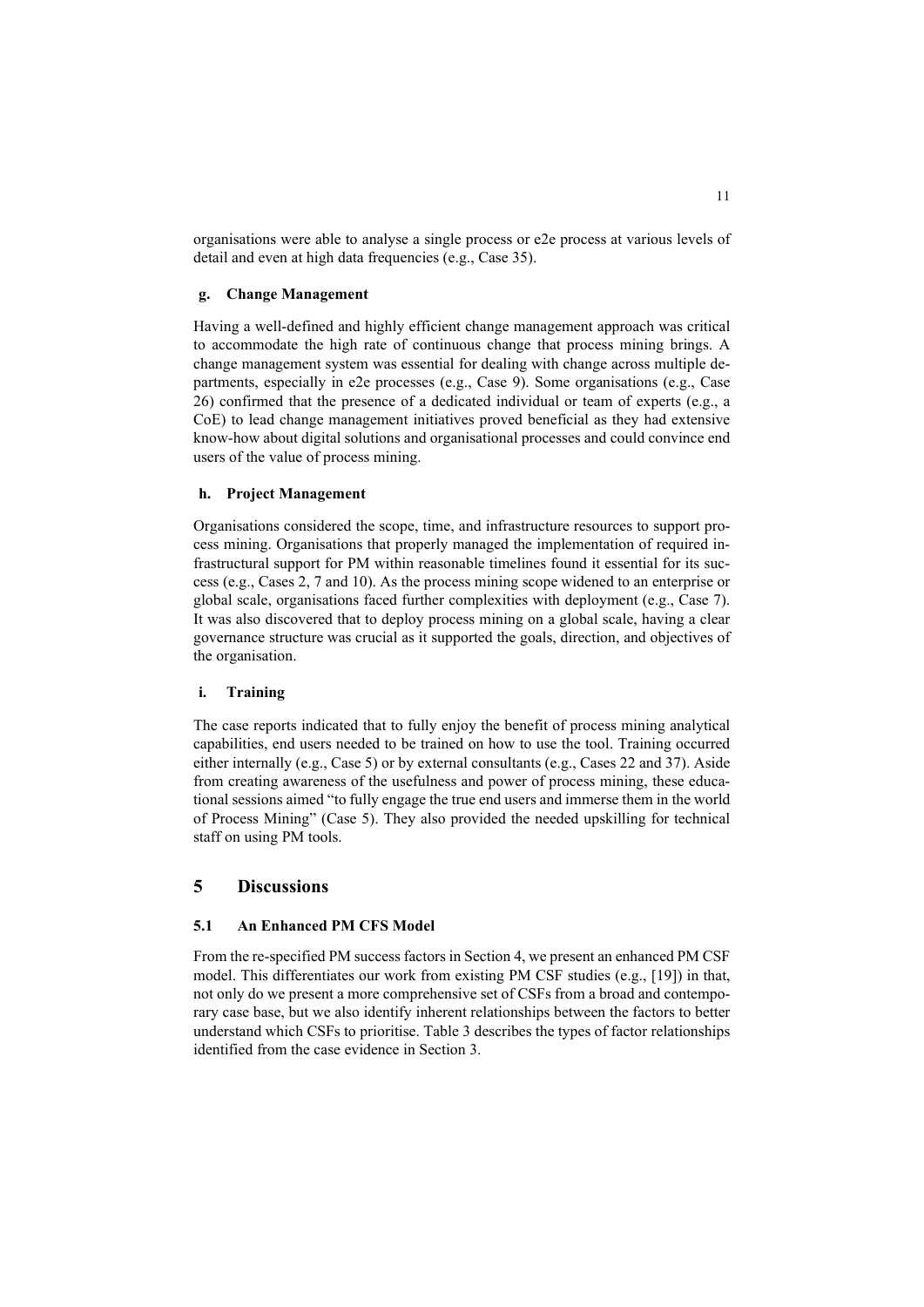| Type of rela-<br>tionship | <b>Description</b>                                                                 |
|---------------------------|------------------------------------------------------------------------------------|
| Direct                    | Capture how one factor can influence another (implying a causal relationship       |
| relationship              | between one CSF and another).                                                      |
| Indirect                  | Relationships whose outcomes are influenced by either moderating or mediating      |
| relationship              | variables. A moderating variable alters the direction or strength of the relation- |
|                           | ship between a predictor and an outcome, i.e.; it addresses the "when" or "for     |
|                           | whom" a variable most strongly predicts or causes an outcome. A mediating var-     |
|                           | iable is the mechanism through which a predictor influences an outcome, i.e., it   |
|                           | establishes the "how" or "why" one variable predicts or causes an outcome vari-    |
|                           | able $[27]$ .                                                                      |
| <b>Bilateral</b>          | A two-way relationship between two CSFs, indicating that they can concurrently     |
| relationship              | influence each other reciprocally.                                                 |

**Table 3:** Types of factor relationships identified

Figure 1 summarises the results, representing a new process mining critical success factors model. Part C of the Supplementary Material provides supporting evidence for each relationship. Overall, 14 relationships were identified, each outlined below.



**Figure 1**: An enhanced PM CFS model with factor relationships based on case data

Multiple cases indicated how **Training** contributes to **Stakeholder support and involvement** [**P1**]. Diverse forms of training such as customised classroom training, onthe-job training, online webcasts for specific topics, and open sessions, were conducted across several cases (e.g., Cases 5, 6 and 12). However, all case observations on **P1** related to the training of end users. If and how training may influence other stakeholder groups such as managers, external parties or SMEs was not evidenced from the data.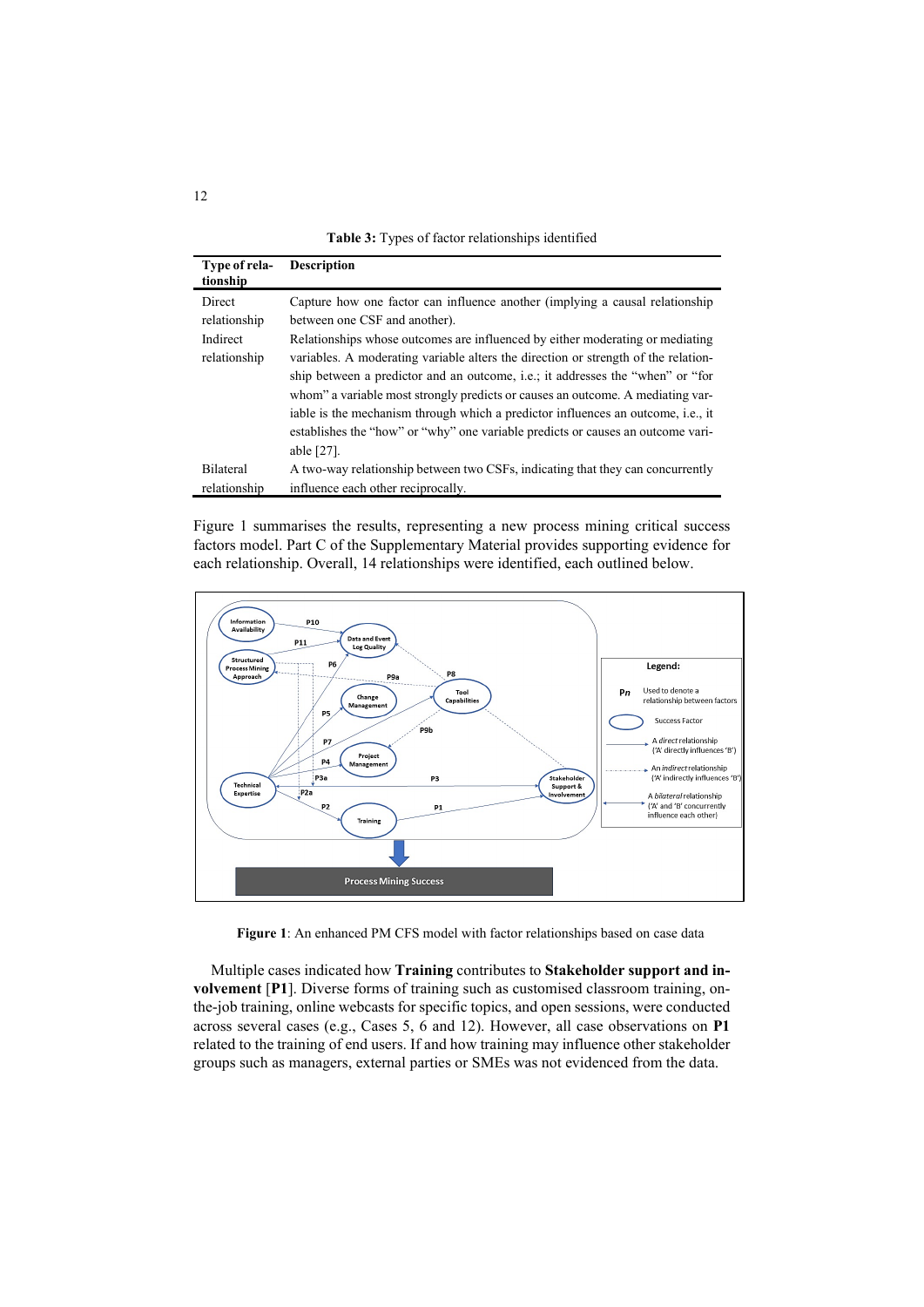Furthermore, the case data depicted how **Technical expertise** contributed to **Training** [**P2**]. Case 2 describes how a small team of data scientists [**Technical Expertise**] ensured that "the end users were trained with the required skills to process mine." These same data scientists also served as "points of contact for other business departments to help them scale out the capability locally" (Case 2). At times (e.g., Case 22), this training was extended to different staff groups (beyond the end users) and embedded with the steps of the **Structured Process Mining Approach** [**P2a**]. Thus, **Structured Process Mining Approach** could moderate the relationship between **Technical expertise** and **Training**.

A bilateral relationship was observed between **Technical expertise** and **Stakeholder support and involvement**, in particular with the SMEs [**P3**], where the cases vividly explained how the SMEs and the technical teams were "working in parallel" (e.g., Case 26) and how at times the SMEs "set the directions of analysis and conduct" for process mining (e.g., Case 28). P3 was facilitated in a moderating manner by the **Structured process mining approach** [**P3a**], where the SMEs were contacted to verify the data and results from process discovery (e.g., Case 50) or while analysing logs together (e.g., Case 41).

**Technical expertise** enables the overall **Project management** [**P4**] of process mining initiatives. For example, Case 2 attributes its success to the "huge efficiency gains" obtained from a small, well configured technical team. And Case 12 describes how building the technical expertise enhanced the project management efforts and outcomes, particularly helping them "learn during the project phases and to implement new use cases in short time frames without external support later". Similarly, **Technical expertise** enables the overall **Change management** [**P5**] of process mining initiatives. For example, Case 14 describes how business and process analysts' technical expertise, particularly their "know-how of the digital solutions in use" (i.e., the configurations and underlying processes), were integrated into change management plans.

**Technical expertise** influenced the impact of **Data and event log quality** [**P6**]. Data quality issues could quickly be resolved when **Technical expertise** was high (e.g., Case 10). On the contrary, when the required competency was lacking, data quality issues were very difficult to resolve (e.g., Case 11). Similarly, case studies such as Case 2 illustrate the critical role that **Technical expertise** plays to maximise **Tool capabilities** [**P7**] to "ensure the tool performed as needed".

**Tool capabilities** influence (in a mediating manner) how the different **stakeholders get involved** and support **Change management** [**P8**]. Case 6 describes how tool features such as "benchmarking inside the same process using different context" are "useful to understand how the process owner could make some process improvements to increase the entire process performance", thus increasing the overall interest and acceptance of process mining. Case 10 explains how the tool's seamless integration into the analytics platform helped the users to accept process mining solutions quickly. **Tool capabilities** also played a mediating role between the **Structured process mining approach** [**P9a**] and the overall **Project management** [**P9b**]. For example, Case 51 describes how **Tool capabilities** such as automatic process discovery allowed the team (i.e., Project Management) to efficiently execute core steps within the planned process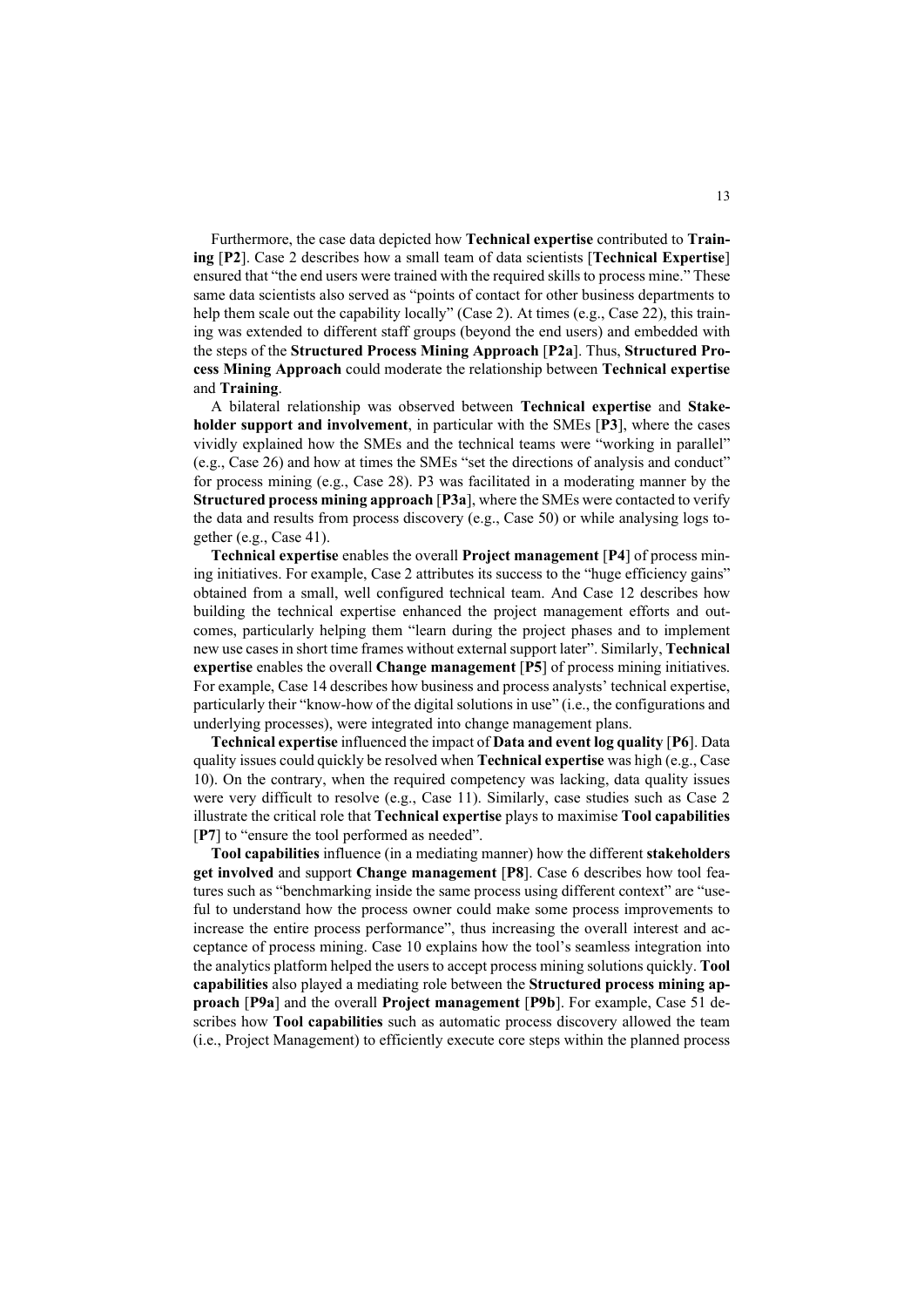mining approach and "identify improvement opportunities, prioritise them, and achieve benefits."

**Information availability** can enhance or inhibit **Data and event log quality** [**P10**]. For example, Case 25 articulates the need for the master data to be "properly prepared and available in the right place at the right time" to enable process mining. Case 43 describes the crippling effect that poor IT controls has on accessing essential data for effective process mining. Case 2 elaborates on similar challenges when access to "accurate data" is limited to only specialised teams.

**Structured process mining approach** influences **Data and event log quality** considerations [**P11**]. It was seen that the data architecture, data extraction techniques and software tools used by the organisation for process mining influenced future considerations for data and event log quality (e.g., Cases 3 and 4). Once these stages were welloutlined, future efforts were easier. Case 13 states: "given that the data preparation steps are now in place and can be easily repeated on new data, we can now continue to analyse and quantify this process to continuously improve it". Organisations also learnt that 80% of all process mining efforts were focused on data extraction, data preparation and dealing with data quality issues (e.g., Case 15).

Overall, the analysis depicted how some factors are at the core, influencing several other factors. For example, **Technical expertise** influences six other factors, namely **Stakeholder support and involvement, Training, Data and event log quality, Change management, Tool capabilities** and **Project management**. Williams and Ramaprasad [15] describe the value in recognising these direct/indirect relationships, for they assist in determining the order in which the success factors need to be addressed. For example, the findings show that investing in technical expertise will influence many other factors and, hence, be better than investing in other factors such as Project or Change Management efforts.

### **5.2 Limitations**

Our study relies on insights from 62 published case reports to derive our enhanced PM CSF model. Though the 62 cases cover a wide range of PM contexts, we acknowledge that our findings are limited to the information documented in these case reports and are bounded by the scope, bias, and limitations of these reports. Our findings are also exposed to other limitations of secondary data analysis and qualitative research in general, such as possible selection and researcher bias in the case/code selection and overall analysis.

#### **5.3 Contributions**

Our theoretical contributions are three-fold. (i) Using state of the art evidence from a wide range of PM success stories, we provide a more comprehensive and in-depth understanding of success factors that extends prior PM CSF research. (ii) We also identify CSF interrelationships and explain which factors have direct, indirect or bilateral influences on attaining process mining success. Finally, (iii) this work provides a sound basis for future research (see Section 5.4).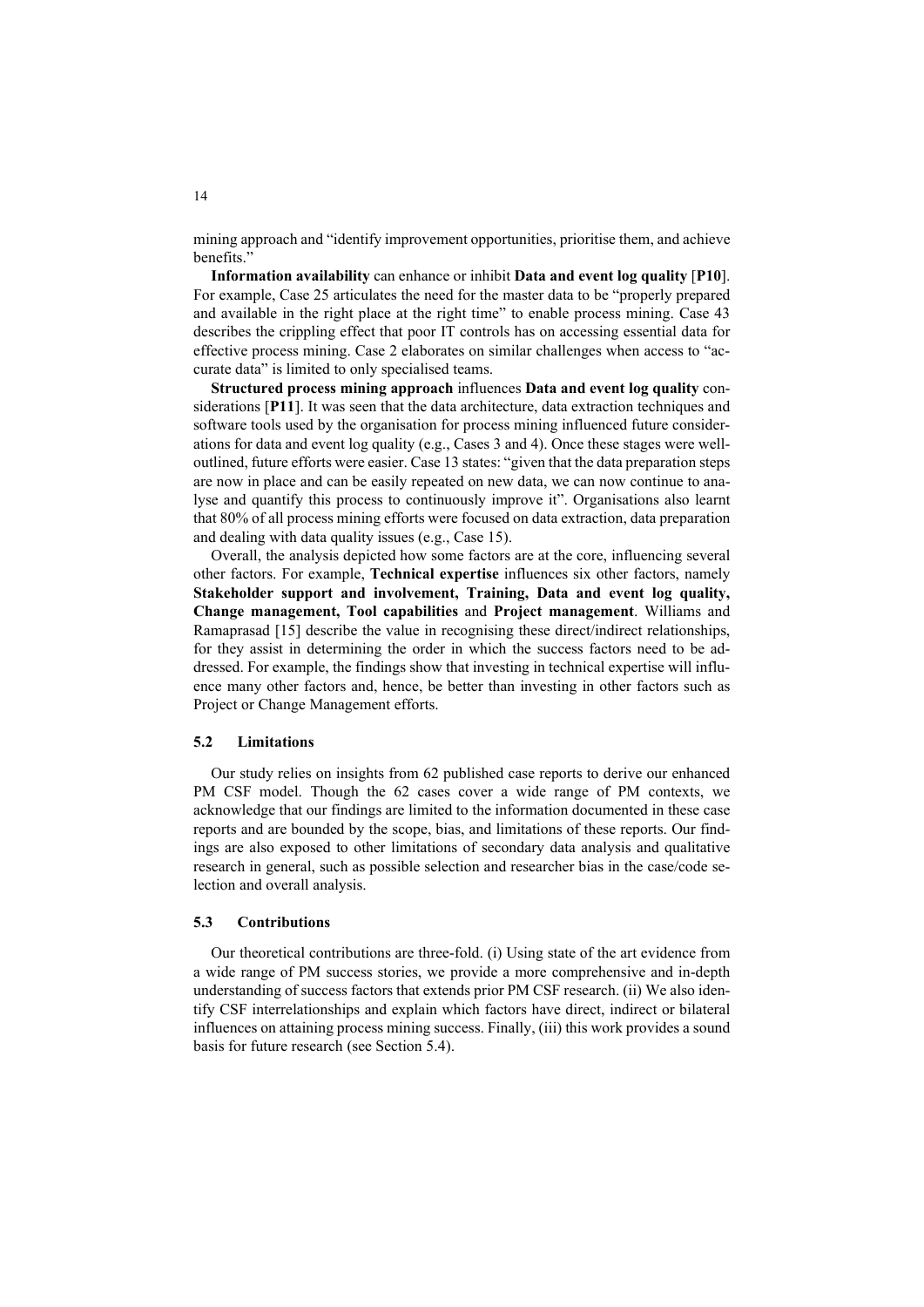Our PM CSF model is of practical value. The comprehensive details of PM CSF derived from practice enables PM stakeholders to focus on the essential antecedents for PM success and plan accordingly. The summary analysis presented (e.g., the frequency of case data supporting each factor as outlined in Table 2) indicates the different degrees of importance of the factors. The identified interrelationships enable PM project managers and sponsors to determine which CSFs to prioritise when addressing CSFs. Knowledge about which factors have direct, moderating, mediating or bilateral influences on PM project success will also be key when planning PM CSF investments.

#### **5.4 Future research**

Our findings are initial outcomes of an ongoing PhD research. The derived outcomes presented herein are bound by the scope of the analysed case report data. Future work will validate our success factors model using primary data collected from in-depth case studies, specifically to confirm the factor configuration and validate the factor interrelationships. These in-depth studies would also be used to further explore how these factors may vary in importance during PM projects and to identify mechanisms for actualising these CSFs across diverse contexts. Our model could also be extended to integrate success measures and provide deeper insights into a complete nomological net explaining how CSFs create impact in a process mining context. These proposed in-depth case studies can be followed by a quantitative survey (with data from global PM initiatives) to statistically test the success factors and proposed relationships to ascertain their degree of influence on the success of PM initiatives. It is also recommended that, where feasible, an investigation into the extent to which the identified CSFs contributed to failed process mining projects be considered. This would guarantee the presence of these factors as "sufficient conditions" for achieving successful process mining initiatives and provide deeper insights on what constitutes and may influence PM project failure.

### **6 Conclusion**

This study explored critical success factors within the process mining domain. Existing process mining CSF studies (e.g., [19]) do not explore factor interrelationships which is a major criticism in CSF literature [14]. Following a hybrid qualitative analysis approach, our work extends the Mans, Reijers, Berends, Bandara and Prince [19] model by qualitatively analysing evidence from 62 recent case reports from diverse industry settings. Our model presents nine PM Critical Success Factors. In addition to the six CSF from Mans, Reijers, Berends, Bandara and Prince [20], which formed our a-priori model, we identified three new factors: **Change management**, **Tool capabilities** and **Training**. Our analysis confirms that three of the six success factors from Mans, Reijers, Berends, Bandara and Prince [19] still hold true, namely **Structured process mining approach**, **Data and event log quality** and **Project management**. However, we re-specified the scope of the other three: Management support, Resource availability and Process miner expertise**,** which we now term **Stakeholder support and involvement**, **Information availability** and **Technical expertise**. We presented clear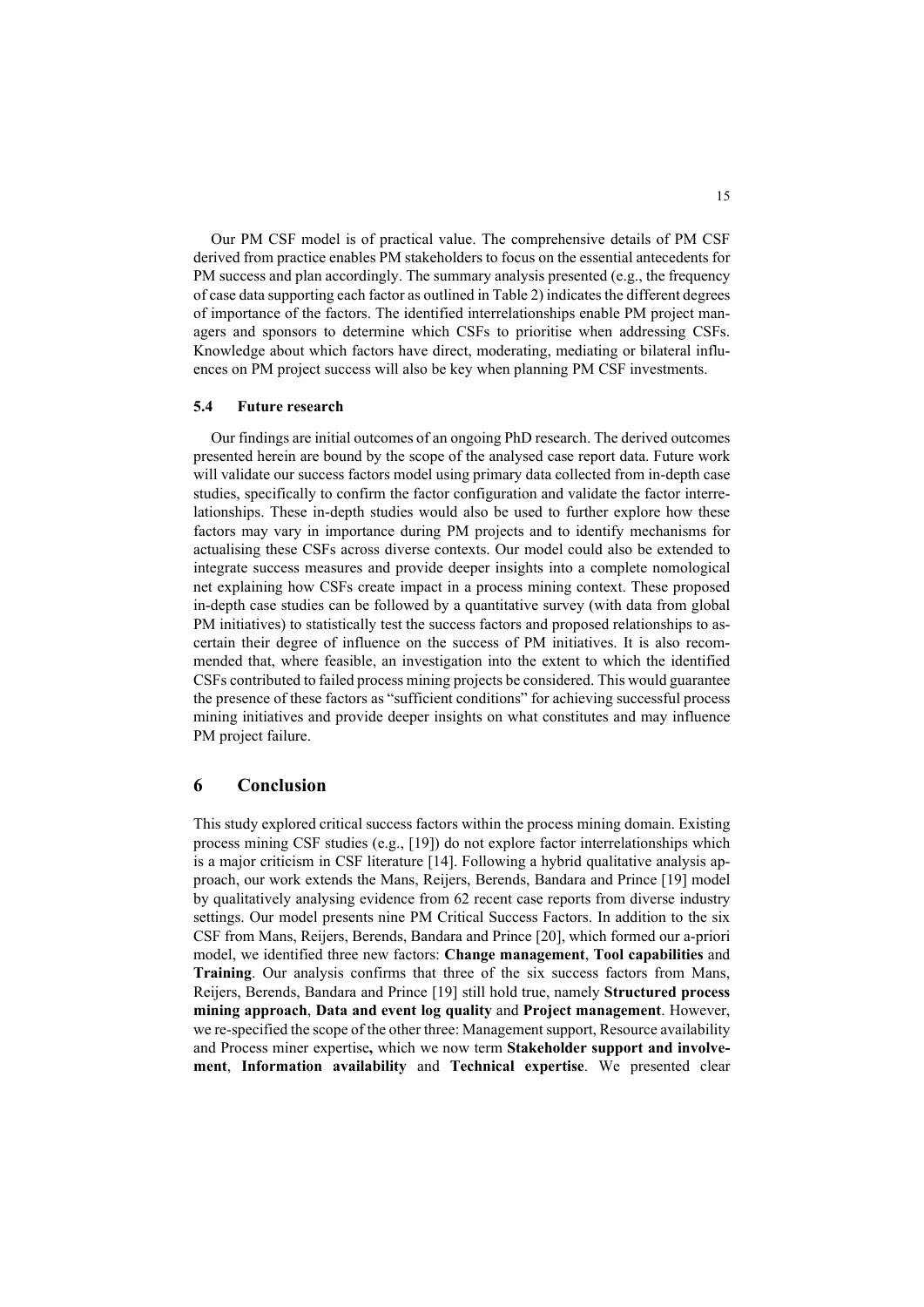descriptions for each factor, identified sub-factors where necessary and explained how they pertain to the current process mining context. We explore factor interrelationships where we found **nine** direct, **five** indirect (**two** moderating, **three** mediating) and **one** bilateral relationship between the CSFs.

### **7 Appendix: Supplementary Material**

Supplementary material for this article is available online at [https://bit.ly/3qrtrOE.](https://drive.google.com/file/d/1GJ2m1-wD4jlV4EsYKma81XvfES_ZiJaV/view) It contains three parts: Part A provides an overview of 62 published case reports, Part B provides example quotes that support success factor explanations, and Part C presents case evidence supporting the identified CSF relationships.

# **References**

1. van der Aalst, W.M.P.: Process Mining: Data Science in Action. Springer Berlin Heidelberg, Berlin, Heidelberg (2016)

2. Grisold, T., Mendling, J., Otto, M., vom Brocke, J.: Adoption, use and management of process mining in practice. Business Process Management Journal 27, 369-387 (2020)

3. Reinkemeyer, L.: Process Mining in Action. Springer, Switzerland (2020)

4. Syed, R., Leemans, S.J., Eden, R., Buijs, J.A.: Process Mining Adoption. In: International Conference on Business Process Management, pp. 229-245. Springer, (2020)

5. Jans, M., Alles, M.G., Vasarhelyi, M.A.: A field study on the use of process mining of event logs as an analytical procedure in auditing. The Accounting Review 89, 1751-1773 (2014)

6. Wynn, M.T., Suriadi, S., Eden, R., Poppe, E., Pika, A., Andrews, R., ter Hofstede, A.H.: Grounding process data analytics in domain knowledge: A mixed-method approach to identifying best practice. In: International Conference on Business Process Management, pp. 163-179. Springer, (2019)

7. Rojas, E., Munoz-Gama, J., Sepúlveda, M., Capurro, D.: Process mining in healthcare: A literature review. Journal of Biomedical Informatics 61, 224-236 (2016)

8. Emamjome, F., Andrews, R., ter Hofstede, A.H.M.: A Case Study Lens on Process Mining in Practice. On the Move to Meaningful Internet Systems: OTM 2019 Conferences 11877, 127-145 (2019)

9. Zhang, W., Xu, X.: Six Sigma and information systems project management: A revised theoretical model. Project Management Journal 39, 59-74 (2008)

10. vom Brocke, J., Jans, M., Mendling, J., Reijers, H.A.: Call for Papers, Issue 5/2021. Business & Information Systems Engineering 62, 185-187 (2020)

11. vom Brocke, J., Jans, M., Mendling, J., Reijers, H.A.: A Five-Level Framework for Research on Process Mining. Business & Information Systems Engineering 63, 483-490 (2021)

12. Rockart, J.F.: Chief executives define their own data needs. Harvard business review 57, 81-93 (1979)